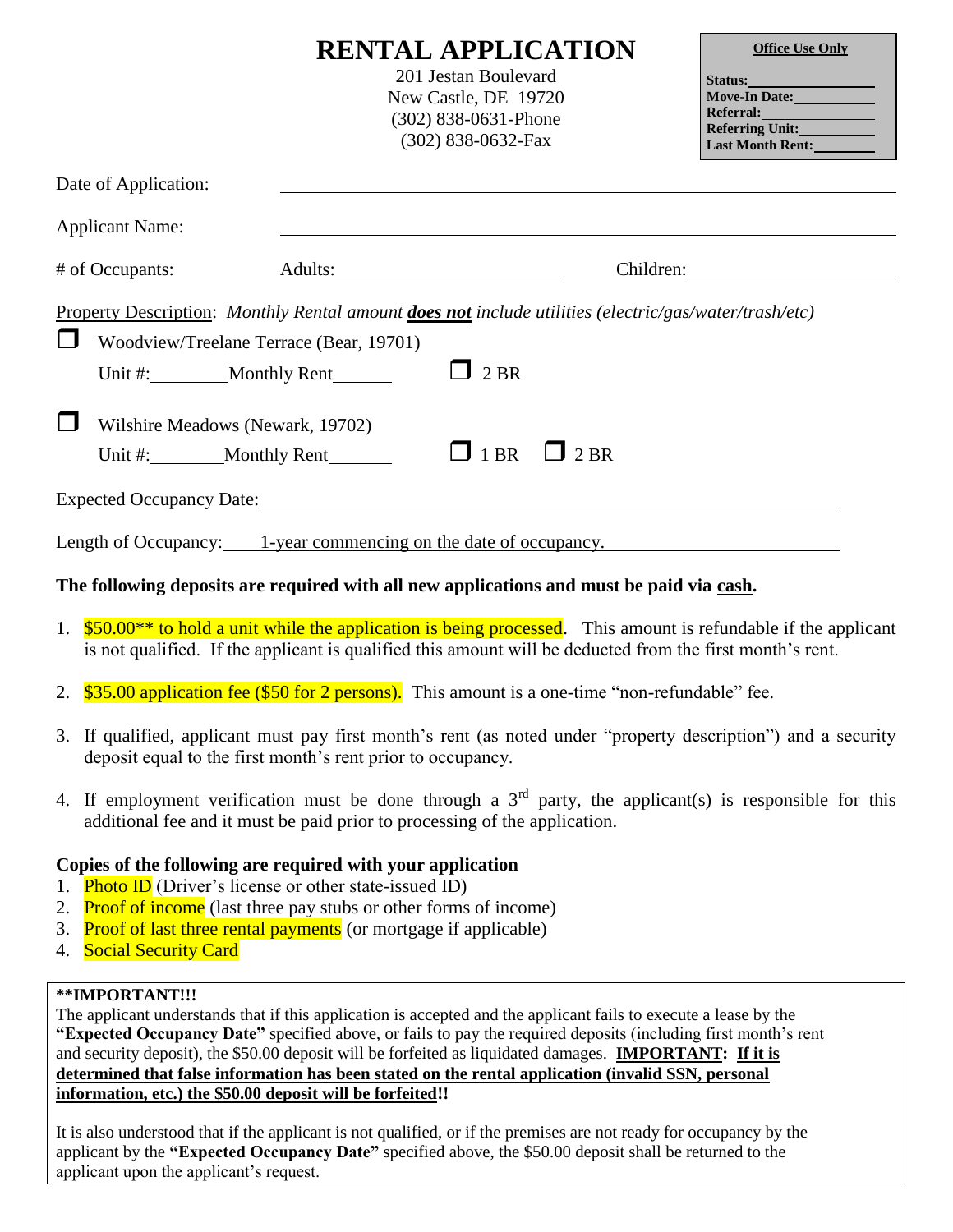# **PERSONAL INFORMATION**

\*\*All information **must** be completed in full in order to insure timely processing of the application. An incomplete application may also result in the loss of unit and forfeiture of deposit\*\*

| Full Name: Name and Solid Name and Solid Name and Solid Name and Solid Name and Solid Name and Solid Name and Solid Name and Solid Name and Solid Name and Solid Name and Solid Name and Solid Name and Solid Name and Solid N<br>SSN: Birth Date: Birth Date: |                                                                                                                                                                                                                               |  |  |  |  |
|----------------------------------------------------------------------------------------------------------------------------------------------------------------------------------------------------------------------------------------------------------------|-------------------------------------------------------------------------------------------------------------------------------------------------------------------------------------------------------------------------------|--|--|--|--|
|                                                                                                                                                                                                                                                                | Day Phone: Evening Phone: Cell Phone: Cell Phone:                                                                                                                                                                             |  |  |  |  |
|                                                                                                                                                                                                                                                                | Present Address:                                                                                                                                                                                                              |  |  |  |  |
|                                                                                                                                                                                                                                                                |                                                                                                                                                                                                                               |  |  |  |  |
| (State)<br>(City)                                                                                                                                                                                                                                              | (Zip Code)                                                                                                                                                                                                                    |  |  |  |  |
|                                                                                                                                                                                                                                                                | How Long at Present Address? Rent Payment:                                                                                                                                                                                    |  |  |  |  |
|                                                                                                                                                                                                                                                                | Landlord Name: Phone Number: Phone Number:                                                                                                                                                                                    |  |  |  |  |
|                                                                                                                                                                                                                                                                | Prior Address: Note and the set of the set of the set of the set of the set of the set of the set of the set of the set of the set of the set of the set of the set of the set of the set of the set of the set of the set of |  |  |  |  |
|                                                                                                                                                                                                                                                                |                                                                                                                                                                                                                               |  |  |  |  |
| (State)<br>(City)                                                                                                                                                                                                                                              | (Zip Code)                                                                                                                                                                                                                    |  |  |  |  |
|                                                                                                                                                                                                                                                                |                                                                                                                                                                                                                               |  |  |  |  |
|                                                                                                                                                                                                                                                                | Landlord Name: Phone Number: Phone Number:                                                                                                                                                                                    |  |  |  |  |
| Have you ever been evicted or had civil judgment against you from any premises? $\Box$ Yes<br>N <sub>o</sub><br>If yes, please explain:                                                                                                                        |                                                                                                                                                                                                                               |  |  |  |  |
| $\Box$ Yes<br>Have you ever experienced late rental payments:<br>N <sub>o</sub><br>If yes, please explain:                                                                                                                                                     |                                                                                                                                                                                                                               |  |  |  |  |
| Are there circumstances that may interrupt your ability to pay rent? $\Box$ Yes<br>N <sub>o</sub>                                                                                                                                                              |                                                                                                                                                                                                                               |  |  |  |  |
|                                                                                                                                                                                                                                                                | Employer: Phone Number: Phone Number:                                                                                                                                                                                         |  |  |  |  |
|                                                                                                                                                                                                                                                                |                                                                                                                                                                                                                               |  |  |  |  |
| Position: New York Contract to the Contract of the Contract of the Contract of the Contract of the Contract of the Contract of the Contract of the Contract of the Contract of the Contract of the Contract of the Contract of                                 | How Long?                                                                                                                                                                                                                     |  |  |  |  |
| Supervisor:                                                                                                                                                                                                                                                    | Annual Income:<br><u> 1980 - Andrea Andrew Maria (h. 1980).</u>                                                                                                                                                               |  |  |  |  |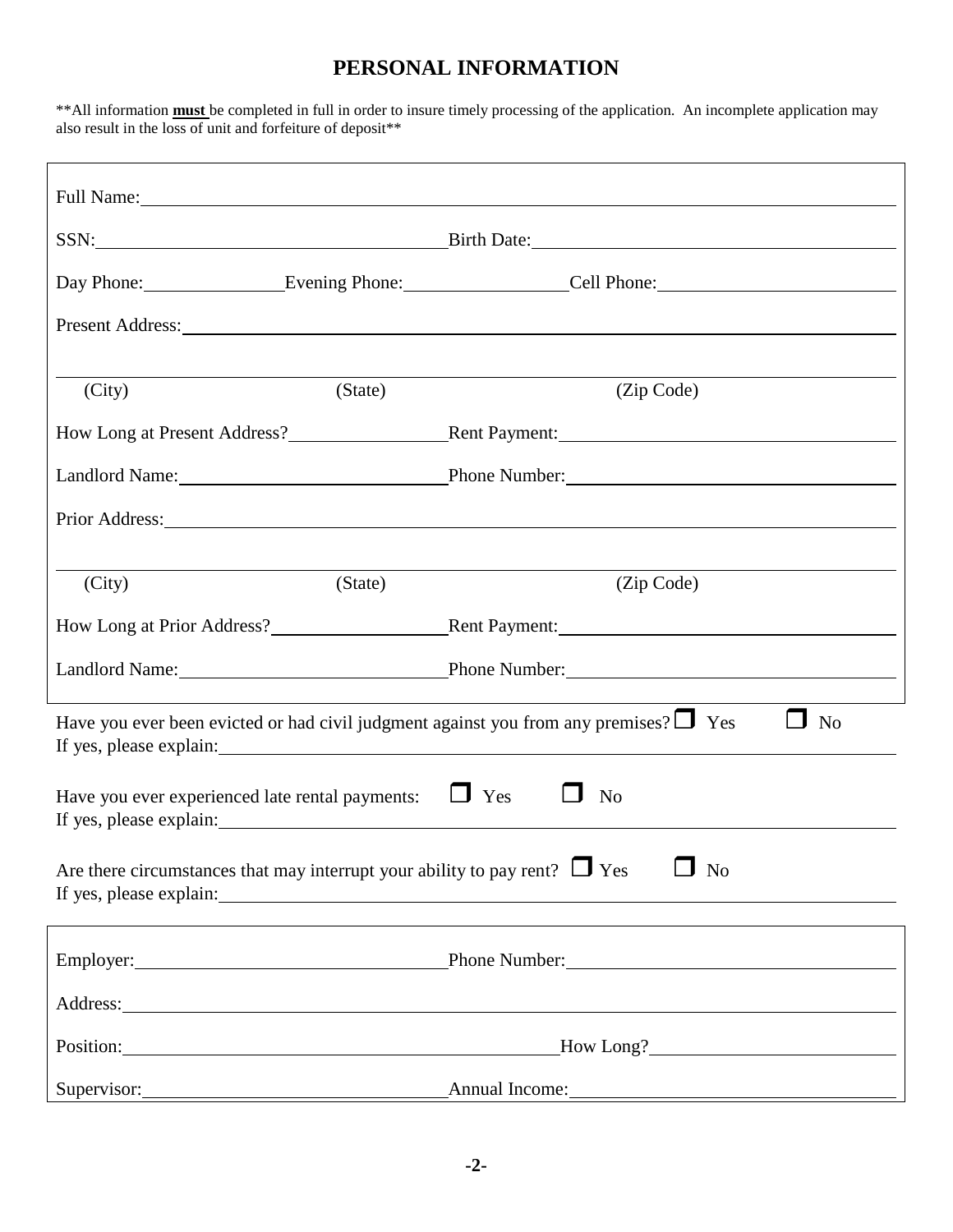## **PERSONAL INFORMATION**

\*\*All information **must** be completed in full in order to insure timely processing of the application. An incomplete application may also result in the loss of unit and forfeiture of deposit\*\*

| Full Name:                                                                                   |         |                                                                                                                                                                                                                                                          |  |  |
|----------------------------------------------------------------------------------------------|---------|----------------------------------------------------------------------------------------------------------------------------------------------------------------------------------------------------------------------------------------------------------|--|--|
| SSN: Birth Date: Birth Date:                                                                 |         |                                                                                                                                                                                                                                                          |  |  |
|                                                                                              |         | Day Phone: Evening Phone: Cell Phone: Cell Phone:                                                                                                                                                                                                        |  |  |
|                                                                                              |         | Present Address: New York Changes and Separate Separate Separate Separate Separate Separate Separate Separate Separate Separate Separate Separate Separate Separate Separate Separate Separate Separate Separate Separate Sepa                           |  |  |
|                                                                                              |         |                                                                                                                                                                                                                                                          |  |  |
| (City)                                                                                       | (State) | (Zip Code)                                                                                                                                                                                                                                               |  |  |
|                                                                                              |         |                                                                                                                                                                                                                                                          |  |  |
|                                                                                              |         | Landlord Name: Phone Number: Phone Number:                                                                                                                                                                                                               |  |  |
|                                                                                              |         | Prior Address: No. 1996. The Contract of the Contract of the Contract of the Contract of the Contract of the Contract of the Contract of the Contract of the Contract of the Contract of the Contract of the Contract of the C                           |  |  |
|                                                                                              |         |                                                                                                                                                                                                                                                          |  |  |
| (City)                                                                                       | (State) | (Zip Code)                                                                                                                                                                                                                                               |  |  |
|                                                                                              |         |                                                                                                                                                                                                                                                          |  |  |
|                                                                                              |         | Landlord Name: Phone Number: Phone Number:                                                                                                                                                                                                               |  |  |
| Have you ever been evicted from any premises?                                                |         | $\Box$ Yes<br>$\Box$ No<br>If yes, please explain: The same state of the same state of the same state of the same state of the same state of the same state of the same state of the same state of the same state of the same state of the same state of |  |  |
| Have you ever experienced late rental payments:<br>If yes, please explain:                   |         | $\Box$ Yes<br>N <sub>o</sub>                                                                                                                                                                                                                             |  |  |
| Are there circumstances that may interrupt your ability to pay rent? $\Box$ Yes<br>$\Box$ No |         |                                                                                                                                                                                                                                                          |  |  |
|                                                                                              |         | Employer: Phone Number: Phone Number:                                                                                                                                                                                                                    |  |  |
|                                                                                              |         |                                                                                                                                                                                                                                                          |  |  |
|                                                                                              |         | Position: Flow Long? Flow Long?                                                                                                                                                                                                                          |  |  |
| Supervisor:                                                                                  |         |                                                                                                                                                                                                                                                          |  |  |